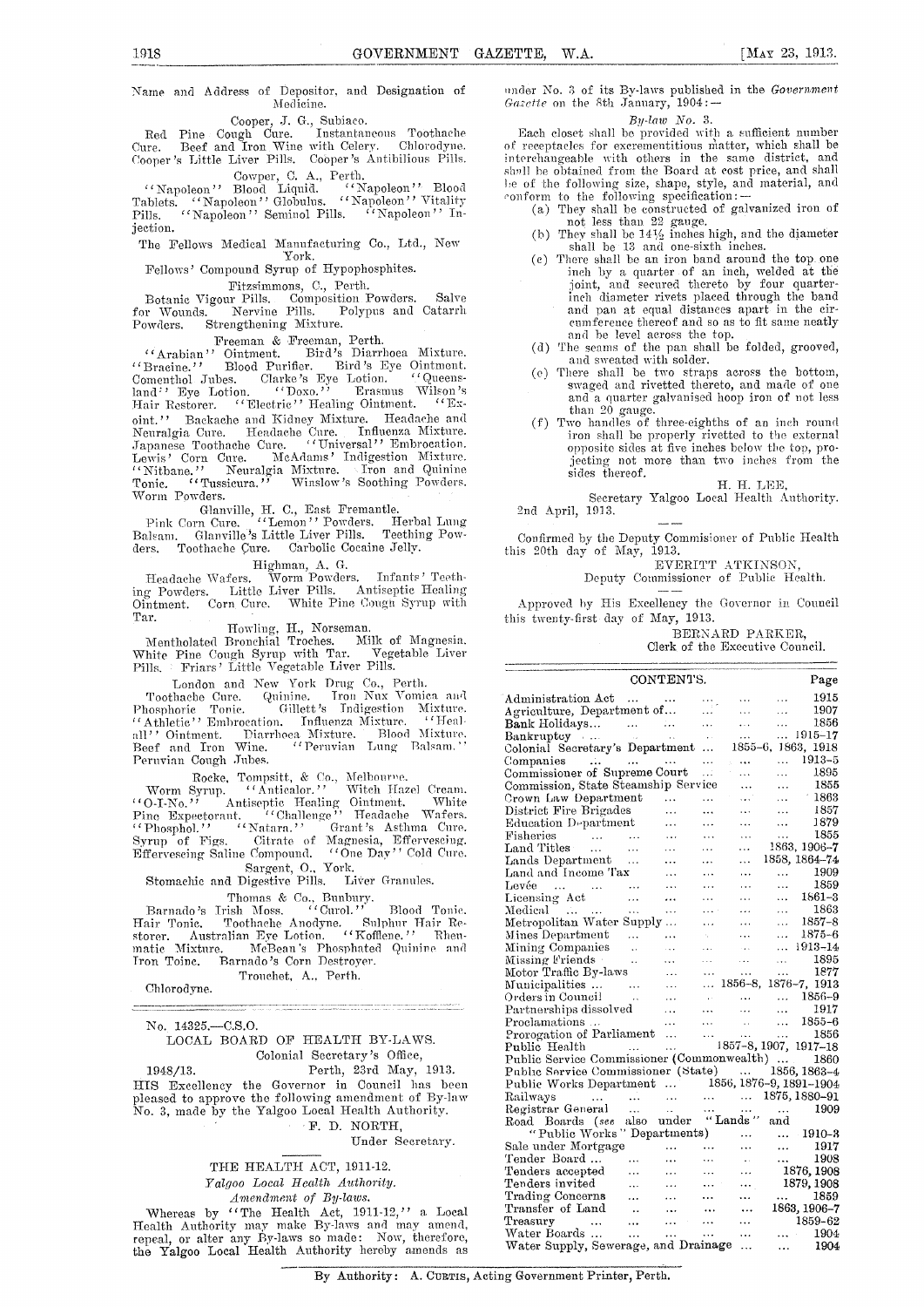

# Government Gazette

## PERTH, FRIDAY, 23 MAY 1913 No. 28

© STATE OF WESTERN AUSTRALIA

## **CONTENTS**

Administration Act Agriculture, Department of Bank Holidays Bankruptcy Colonial Secretary's Department Companies Commissioner of Supreme Court Commission, State Steamship Service Crown Law Department District Fire Brigades Education Department Fisheries Land Titles Lands Department Land and Income Tax Levee Licensing Act Medical Metropolitan Water Supply Mines Department Mining Companies Missing Friends Motor Traffic By-laws Municipalities Orders in Council Partnerships dissolved Proclamations Prorogation of Parliament Public Health Public Service Commissioner (Commonwealth) Public Service Commissioner (State) Public Works Department Railways Registrar General Road Boards (see also under ''Lands'' and ''Public Works'' Departments) Sale under Mortgage Tender Board Tenders Accepted Tenders Invited Trading Concerns Transfer of Land